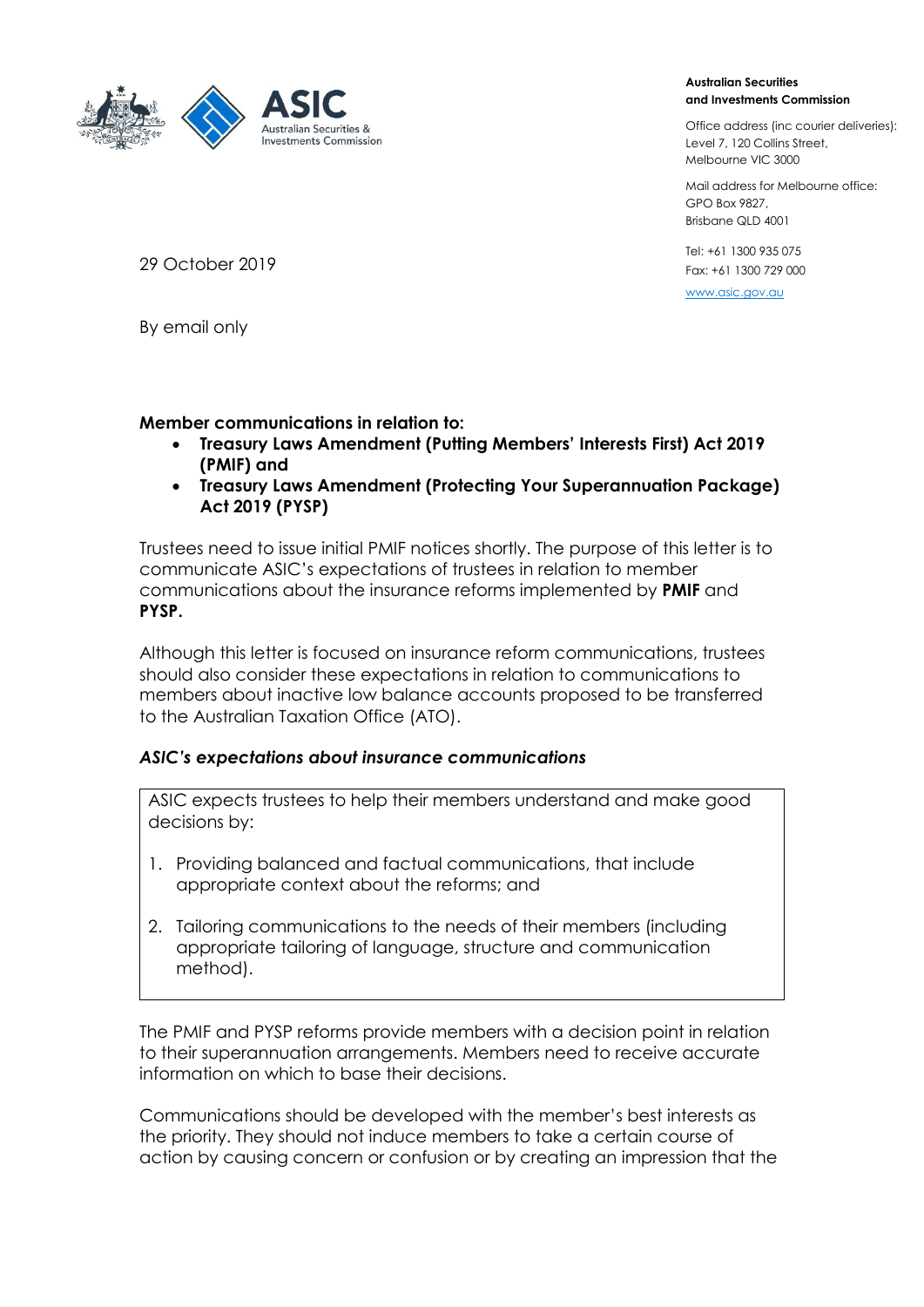only option is to retain insurance. We encourage trustees to consumer test disclosures to members as much as possible.

We note that the steps that trustees take today in relation to the communication of the PMIF and PYSP reforms are crucial in reducing the risk of member disputes in the future.

Where ASIC identifies poor conduct and disclosure, we will consider all of our regulatory options, including enforcement action.

ASIC has been systematically reviewing a sample of disclosures concerning PYSP. Our sample included both insurance and inactive low balance communications. A number of trustees have failed to meet the needs of their members in the communications issued to date and we are actively exploring whether enforcement action is an appropriate outcome in some instances. We will continue to review a selection of member communications and anticipate highlighting good and bad examples of these in future public statements.

ASIC previously outlined in a [letter](https://asic.gov.au/regulatory-resources/superannuation-funds/superannuation-guidance-and-relief/letters-to-trustees/member-communications-associated-with-the-protecting-your-superannuation-package-act-2-april-2019/) to industry bodies on 2 April 2019 its expectations for member communications in relation to PYSP and tips for developing consumer centric communications. These expectations and tips are also relevant for PMIF communications.

Below is some further guidance, informed by our review of PYSP communications, about how trustees should be seeking to communicate through the lens of members best interests'.

### *What communications will trustees be making?*

Under PMIF, trustees are required to provide notice in writing, by 1 December 2019, to those members whose balances are less than \$6,000 and who hold insurance cover. The notice must outline that from 1 April 2020, the member's insurance cover will cease unless the member elects in writing to retain their cover.

While we anticipate that the notices will be a primary focus for trustees, we remind trustees that other disclosure obligations may be affected by the PMIF reforms. These include:

- Product Disclosure Statements: trustees will need to update their Product Disclosure Statements to reflect the changes introduced by the reforms; and
- Significant Event Notices: trustees could be required to update existing members about other relevant changes that arising from the reforms (such as a change in insurers, changes to insurance premiums).

In addition, trustees may decide to communicate with affected members in other ways about the PMIF reforms, such as through newsletters or advisers. Trustees need to ensure that all their disclosures are clear and accurate.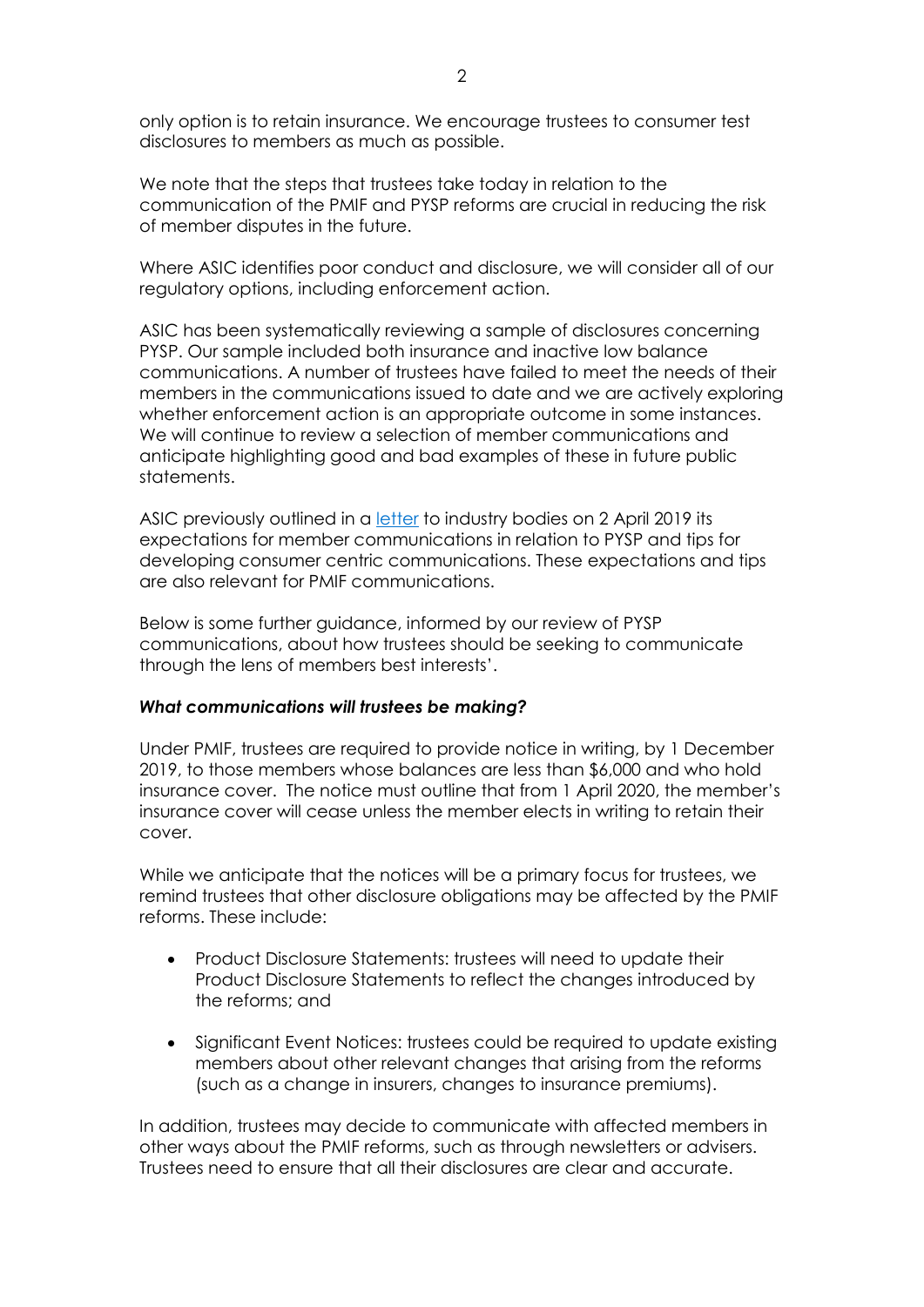### *Getting the message right*

1. *Include information about the importance and purpose of the reforms (i.e. to ensure that insurance arrangements do not unduly erode retirement balances) and make sure messages are balanced.* 

As part of providing a *balanced message* we think it is important that the purpose of the reforms is provided as context.

It is also important that members are provided with communications that indicate all of the options available to the member and the benefits and drawbacks of each option. Trustees should not solely communicate the benefits of one option. In particular, it may be important to explain why ceasing insurance cover may be appropriate.

➢ *Findings of PYSP review*: *Some communications lacked balance when describing the available options, benefits and drawbacks. For example, the communications tended to place emphasis on the potential loss of insurance, without consideration of the risk of inappropriate erosion of superannuation account balances by insurance premiums, or the benefits of having one consolidated super account, or the fact that the insurance might only have value if the member is able to satisfy a work test. Further, trustee communications often did not address the issue of multiple accounts – for example, the communications did not tell members that they may have other accounts, including accounts that would provide insurance.*

### 2. *Include a call to action for members to review the appropriateness of their insurance cover for their needs. Encourage members to seek help if they are unsure whether they should be taking any action.*

We think trustees need to focus on identifying the **right call to action** in communications. This is about assessing and making a decision about insurance cover, not just opting to retain insurance cover.

➢ *Findings of PYSP review: We also noticed minimal calls to action for members to review the appropriateness of their insurance cover for their current needs and circumstances. Instead we observed that the options for action presented to members were how to retain their insurance by making a contribution or by completing a form to keep their cover.*

### 3. *Tailor the language and structure of the communication for the audience.*

The **audience** for these communications is members, who vary significantly in terms of understanding of insurance and superannuation and literacy levels. It is important to use simple direct language and structure communications appropriately to maximise the ability of members to understand.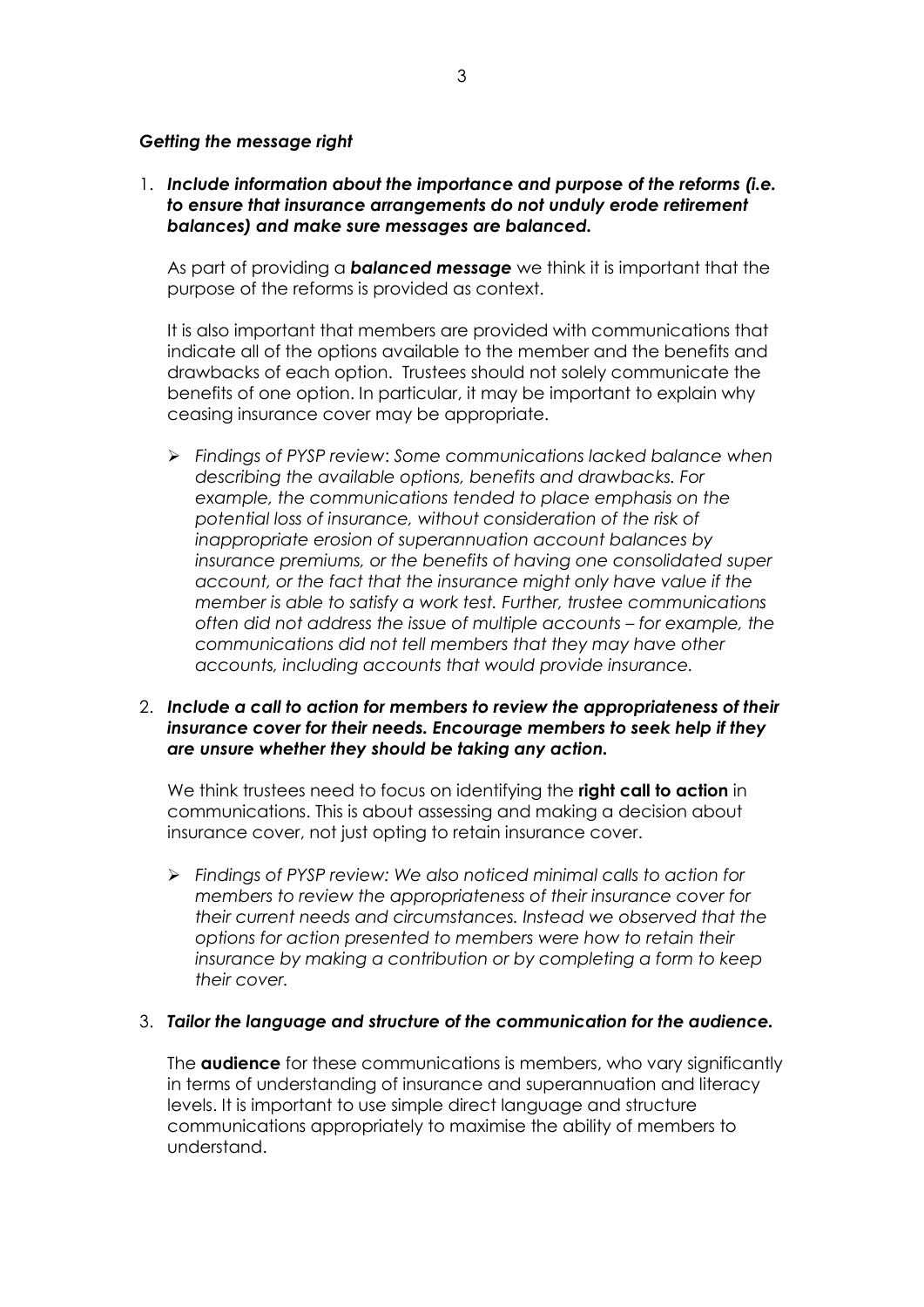➢ *Findings of PYSP review: Some trustees appeared to approach the communications as a compliance exercise, rather than a member communication. For instance, we saw letters that quoted section numbers of the legislation extensively and used legal jargon.*

## 4. *As far as possible, communications should provide the information that members generally need to make an informed decision or suggest additional sources of assistance.*

Trustees should include in their communications useful information about the member's superannuation account held by the trustee (such as the member's account balance, or level of insurance cover). Alternatively, the trustee may seek to link to other helpful sources of information. We note that members are able to view and consolidate their super accounts and any ATO held lost or unclaimed super on ATO Online, which they can access via MyGov. As well, ASIC's MoneySmart provides basic information about the reforms and insurance in superannuation more generally.

➢ *Findings of PYSP review: We noticed that some communications did not include the current account balance of the member, their insurance premium, type of cover or amount of cover that the member holds. This is the kind of information that helps members to make an informed decision.*

### 5. *Finally, make sure any messages are not misleading.*

While the above tips should help minimise the risk that messages are misleading, it is important to *check the entirety of communications* to see the impression conveyed. We also note that messages may mislead members as a result of the statements included in the communication, and also as a result of information that has been excluded from the communication.

➢ *Findings of PYSP review: We found that there was often no mention that a cancellation of insurance would not affect any cover for an insurable event that occurred in the past when the member's insurance policy was active and an impression was created that members would lose the value of past insurance fees paid.*

### *Communication plans should be holistic and centred around members*

1. The communication obligations in relation to PMIF will require significant work on the part of trustees and related stakeholders, such as administrators. Trustees should ensure they develop a **communication plan** and be aware of how these communications interact with other communications members may receive. A **holistic approach** to the content and distribution of all PMIF and insurance communications can ensure disclosure is delivered in a balanced way that prioritises the member's best interests.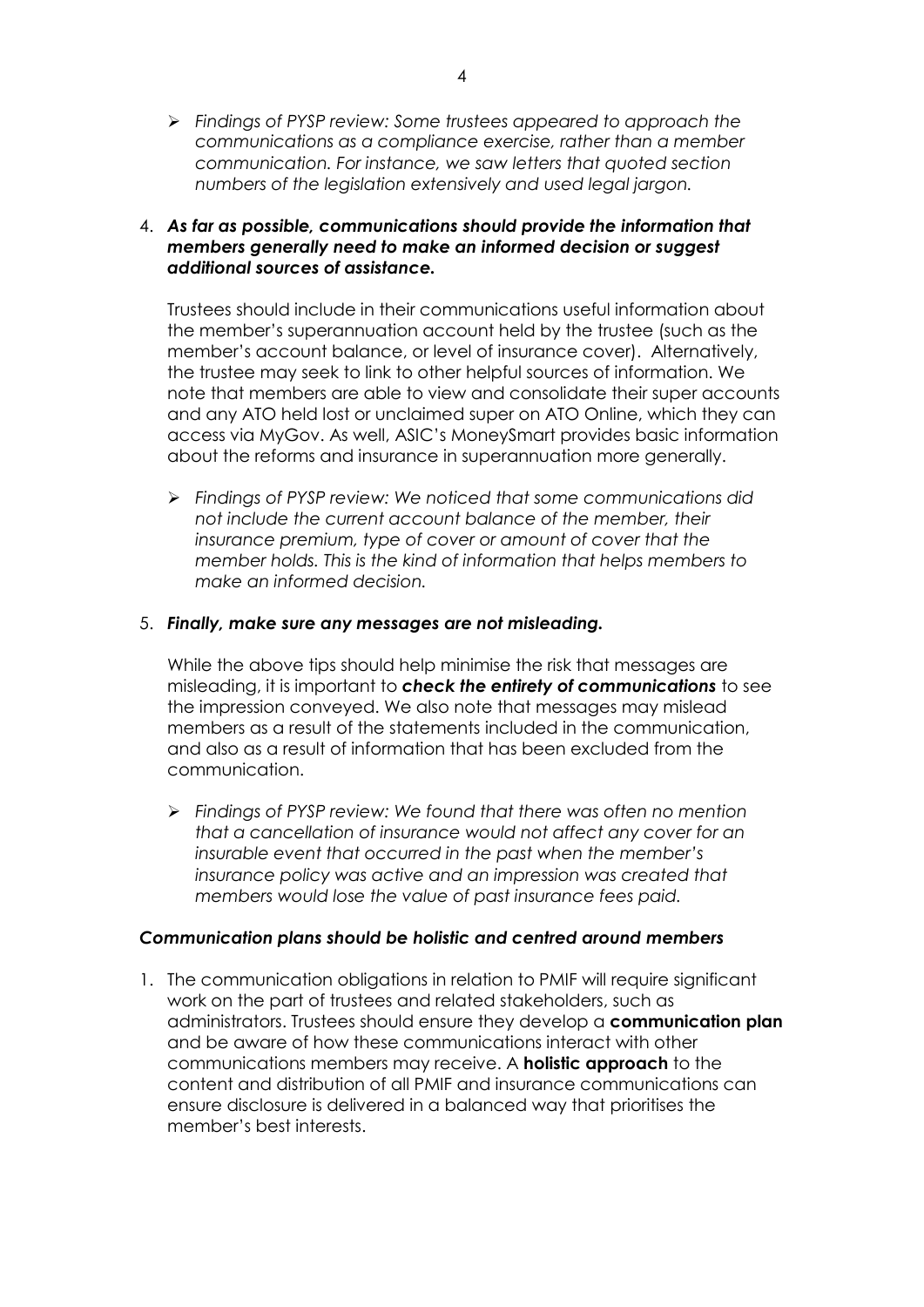➢ *Findings of PYSP review: We noticed that some trustees did not have a communication plan or if they did, the plan lacked details of an approach to communication and only contained high level overviews of the PYSP legislation and its requirements*.

Some members will be part of a cohort able to be identified by trustees as having special needs. For instance, it may be possible for trustees to identify those who are likely to be in dangerous occupations, those who reside in remote areas or those who are new entrants to the workforce rather than members who have had low balances for a significant period of time. Trustees may need to plan a different communications approach for these groups of members.

- 2. **Personalisation** may help members who receive and read these communications by providing information about their current insurance product/s upfront. We strongly encourage trustees to personalise communications by including information such as the member's current premium, benefit levels and key terms/exclusions of their coverage.
	- ➢ *Findings of PYSP review: We found some communications were generic and factual. They were not tailored to the member as they did not include information on the member's account balance, premiums, benefits, type of cover or amount of cover.*
- 3. To meet the needs of members, trustees may need to use **multiple channels** of communication and also provide appropriate resources to deal with members' queries.
	- ➢ *Findings of PYSP review: Our review found that trustees used letters, emails and websites to inform members about the PYSP changes. We encourage trustees to use multiple channels, and to repeat their messages, to make their communications more effective. However, each form of communication needs to be clear and accurate in itself.*
- 4. The **timing needs of members**, not of the trustee, should be emphasised in communications. In particular, members should not be pressured into acting quickly.
	- ➢ *Findings of PYSP review: Some trustees suggested responses were needed from their members within a short timeframe, when this did not align with the timeframes in the law.*

### *Other ASIC Concerns*

ASIC has seen examples of disclosure from third parties about the reforms that have lacked balance or context. ASIC can take action against third parties, including advisers, who make misleading statements about the changes. Trustees need to ensure that advisers and others that they interact with are provided with accurate information.

### **Next steps**